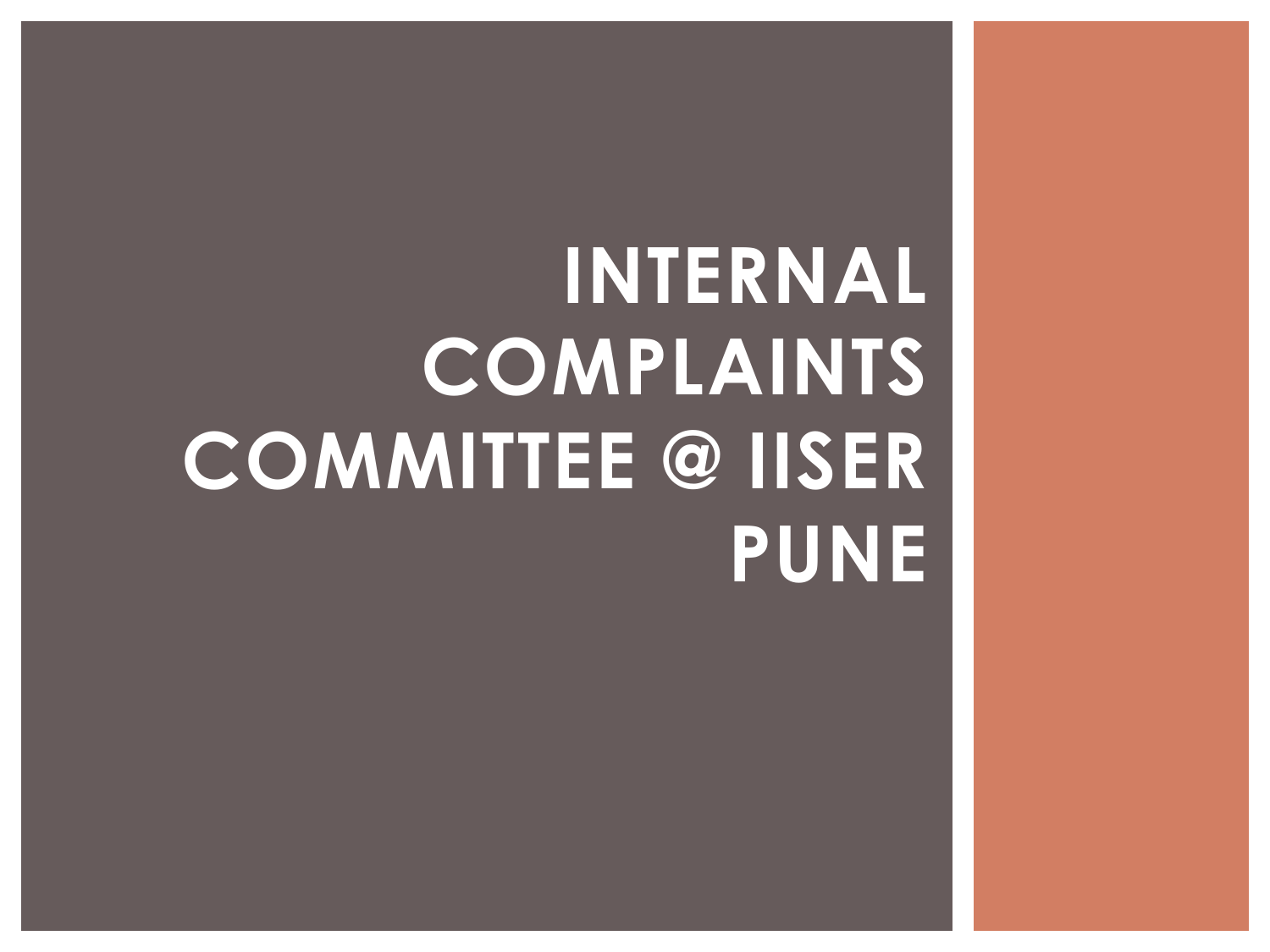### **TO WORK WITHOUT HARASSMENT IS EVERY INDIVIDUAL'S FUNDAMENTAL RIGHT**

The Internal Complaints Committee functions as a body that investigates and recommends action on all acts of sexual harassment against any individual

IISER believes in "ZERO TOLERANCE"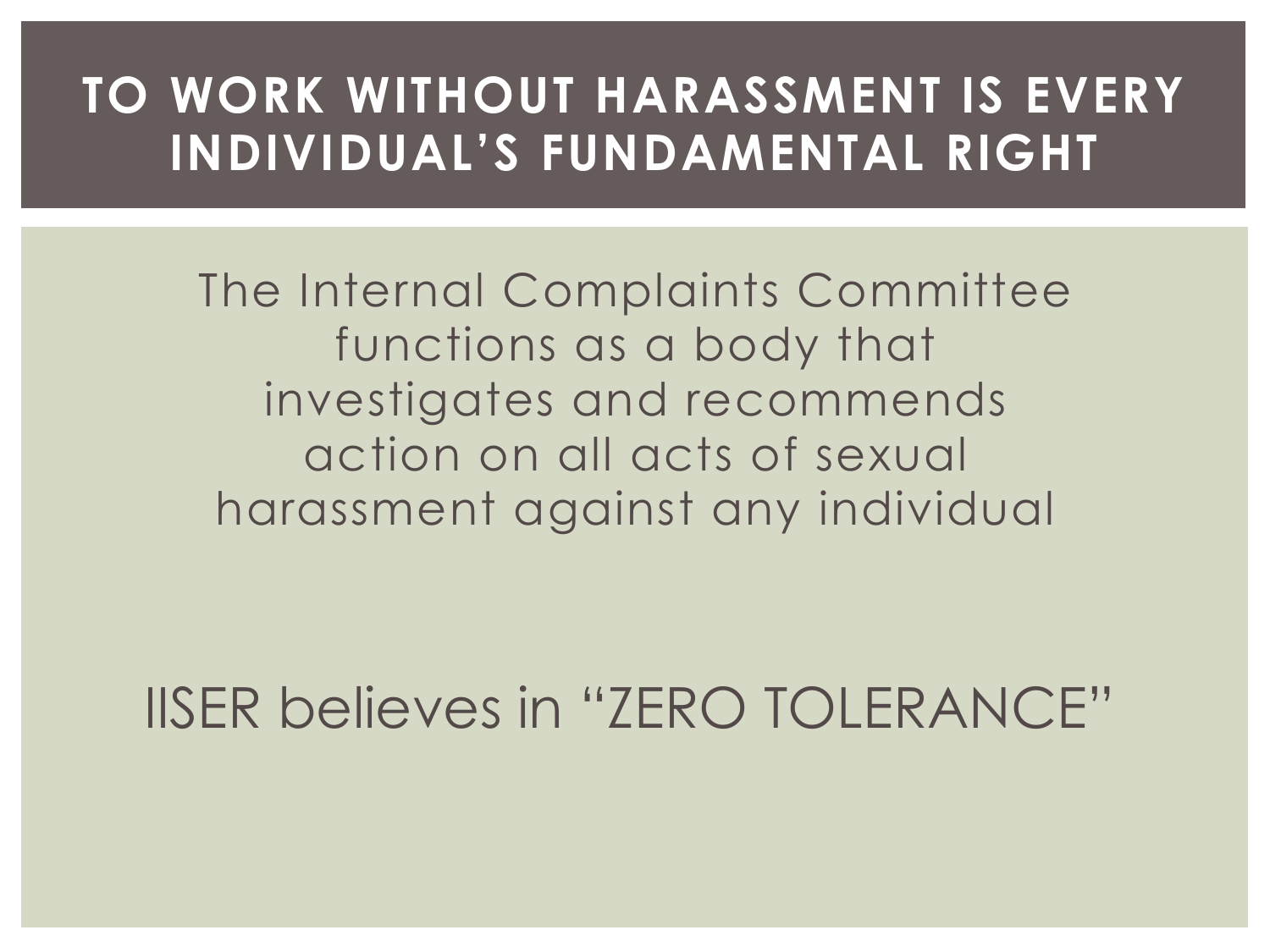### MEMBERS

Internal Complaints Committee constituted as per Section 4(2) of Sexual Harassment of Women at Workplace (Prevention, Prohibition and Redressal) Act, 2013

- Mayurika Lahiri, Presiding Officer
	- **Example 1 Strabanti Chaudhury, Member** 
		- **Example Exercise Kanineers**
	- ¡ Shanti Kalipatnapu, Member
	- **E** Sudarshan Ananth, Member
		- **Anirban Hazra, Member**
- **Ms Preeti Karmarkar, External Member**
- ¡ Dhriti Nagar, Student representative Member
	- Ms Nayana Shirole, Non-member Secretary

## **ICC@iiserpune.ac.in**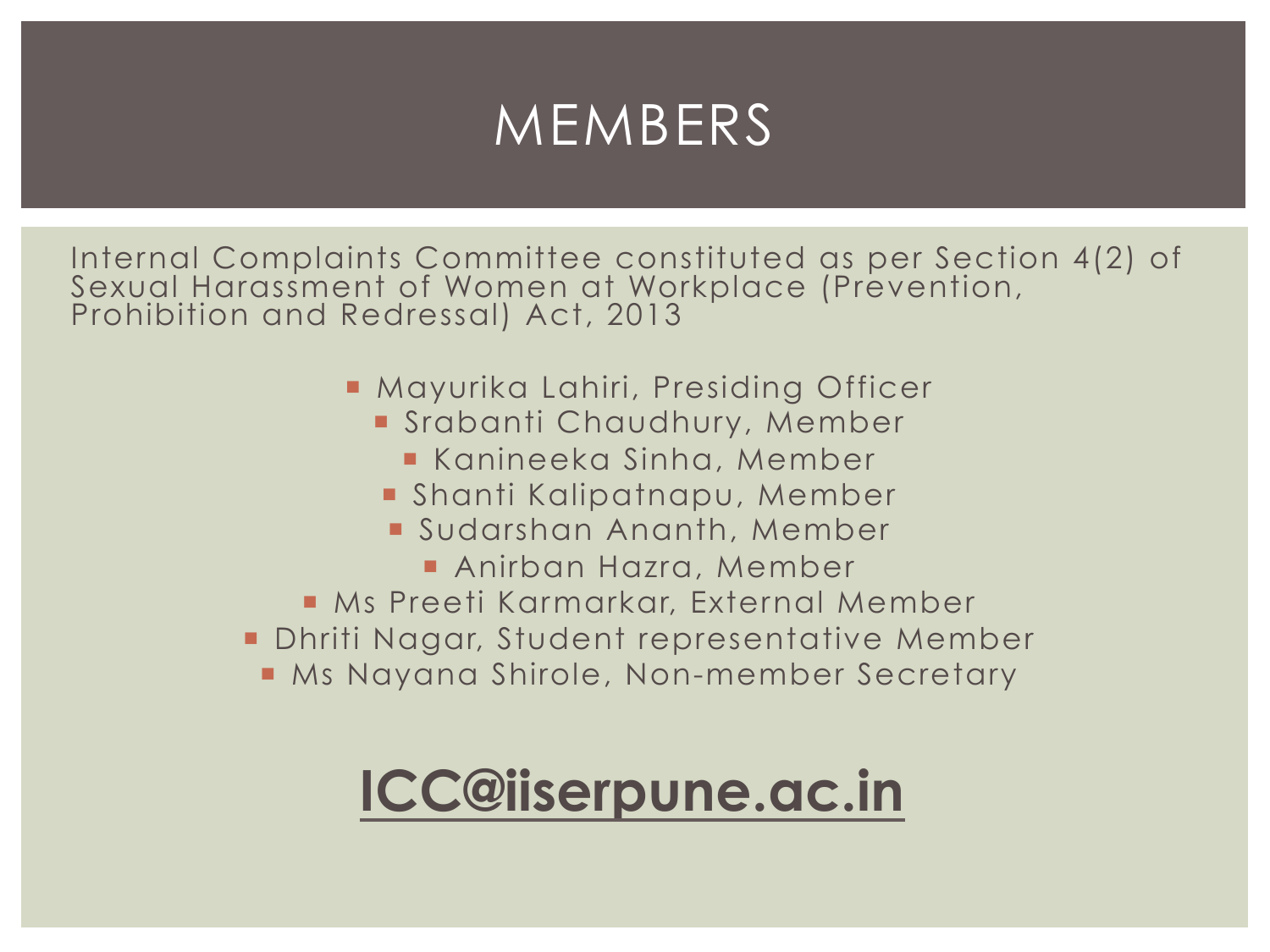### **WHAT IS HARASSMENT?**

**Examples of harassment:** 

- Verbal abuse-shouting, yelling, swearing, name calling, and vulgarity
- Spreading malicious rumors, gossip, and lies
- Threats or physical abuse
- Intentional isolation, ignoring, and excluding co-workers
- Intimidation or manipulation
- Making false accusations of co-workers mistakes
- Sabotaging or impeding a person's work
- Cruel comments, belittling, and insults
- Unjust, harsh, and constant criticism
- Aggressive behavior
- Sexual harassment, unwanted touching, or stalking
- Personal and offensive jokes
- Invading a person's privacy or personal belongings
- Unequal treatment due to race, gender,<br>age, size, religion, or country of origin
- Taking credit for someone else's work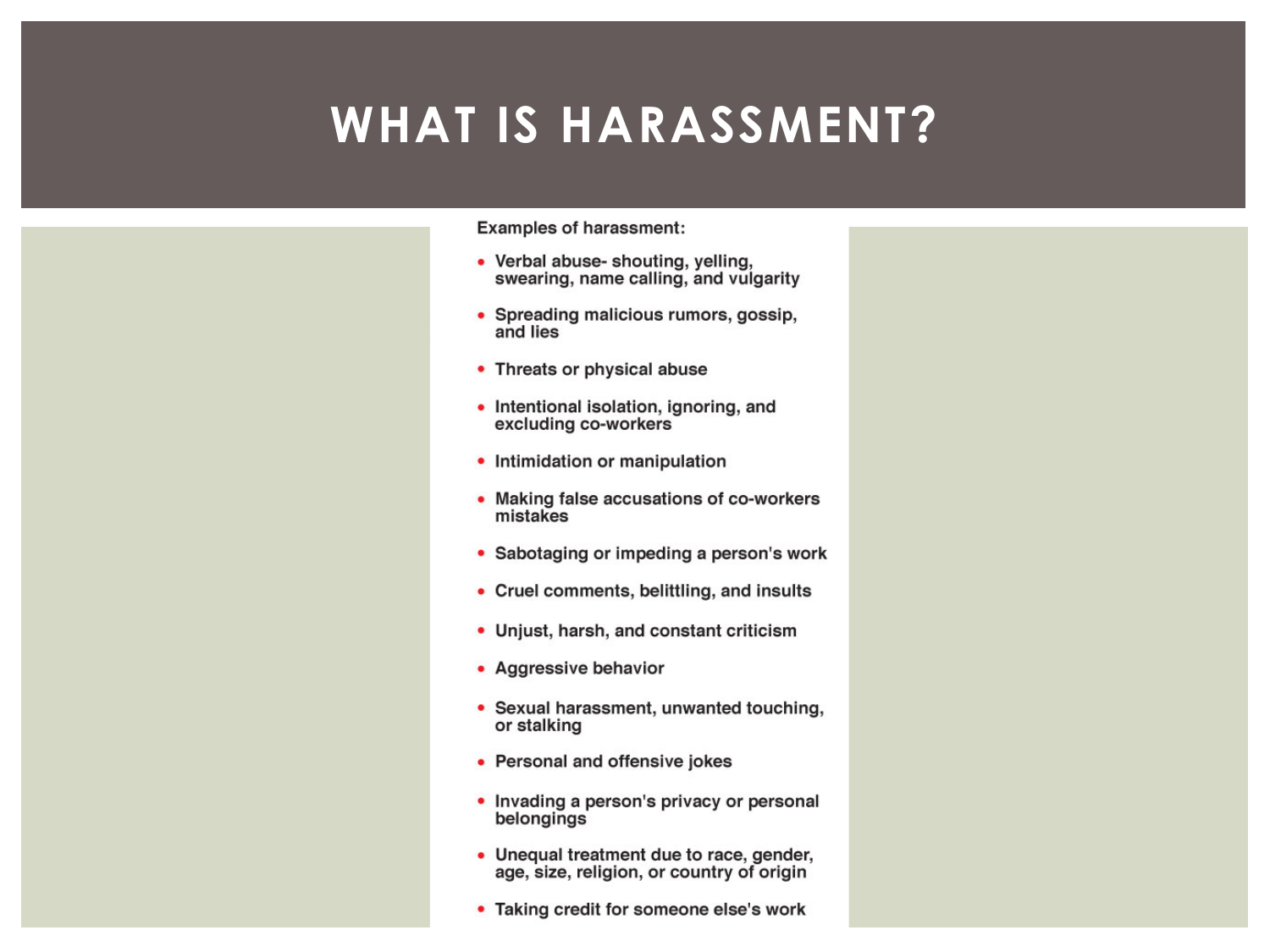### **WHAT IS SEXUAL HARASSMENT?**

#### The Supreme Court guidelines define sexual harassment to include:

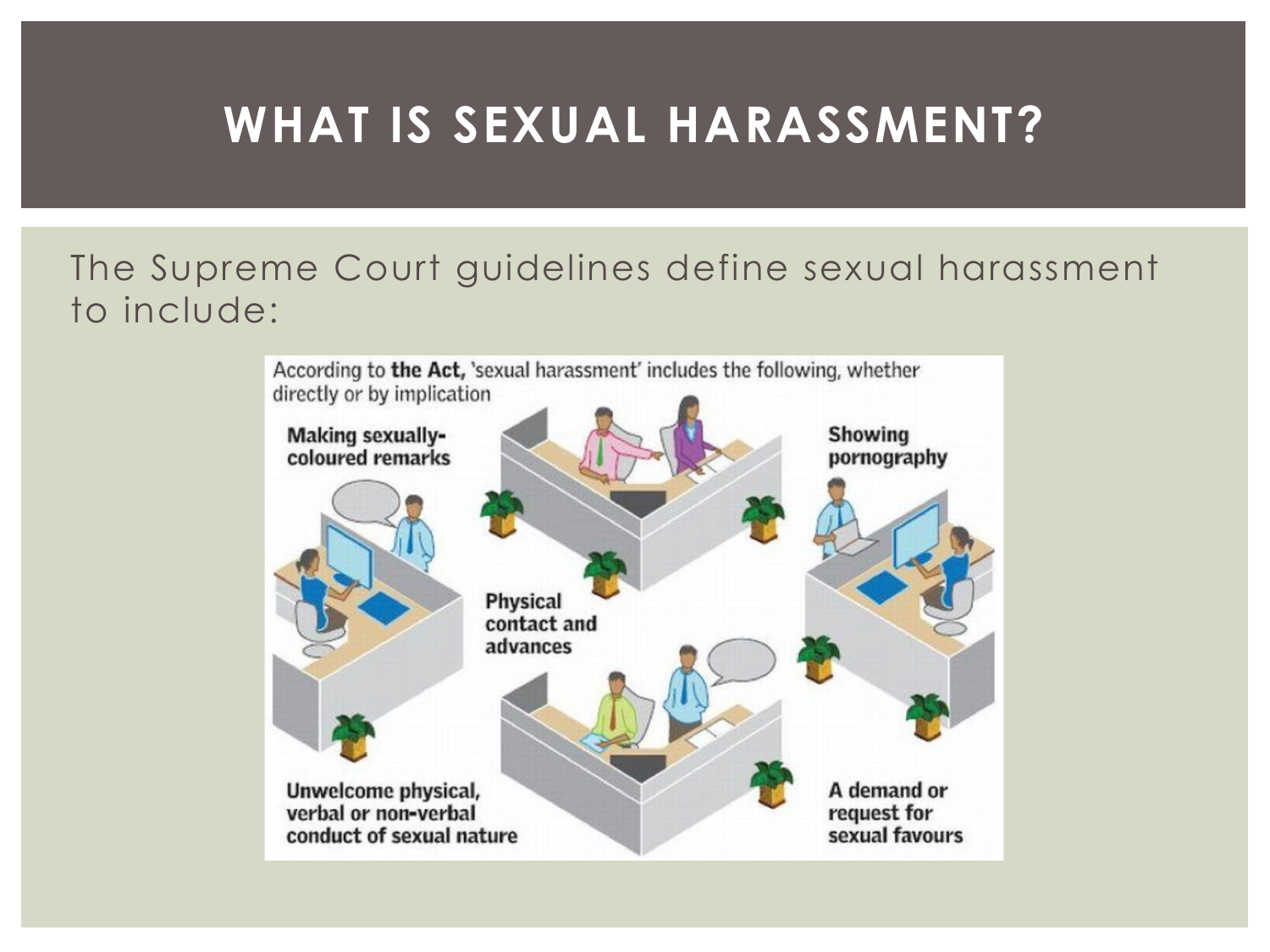### **WHAT IS SEXUAL HARASSMENT?**

**Unwelcome behavior** is the critical word!

Unwelcome does not mean "involuntary"

Sexual conduct is unwelcome whenever the person subjected to it considers it

> Source: Preventing Sexual Harassment (BNA Communications, Inc.) SDC IP .73 1992 manual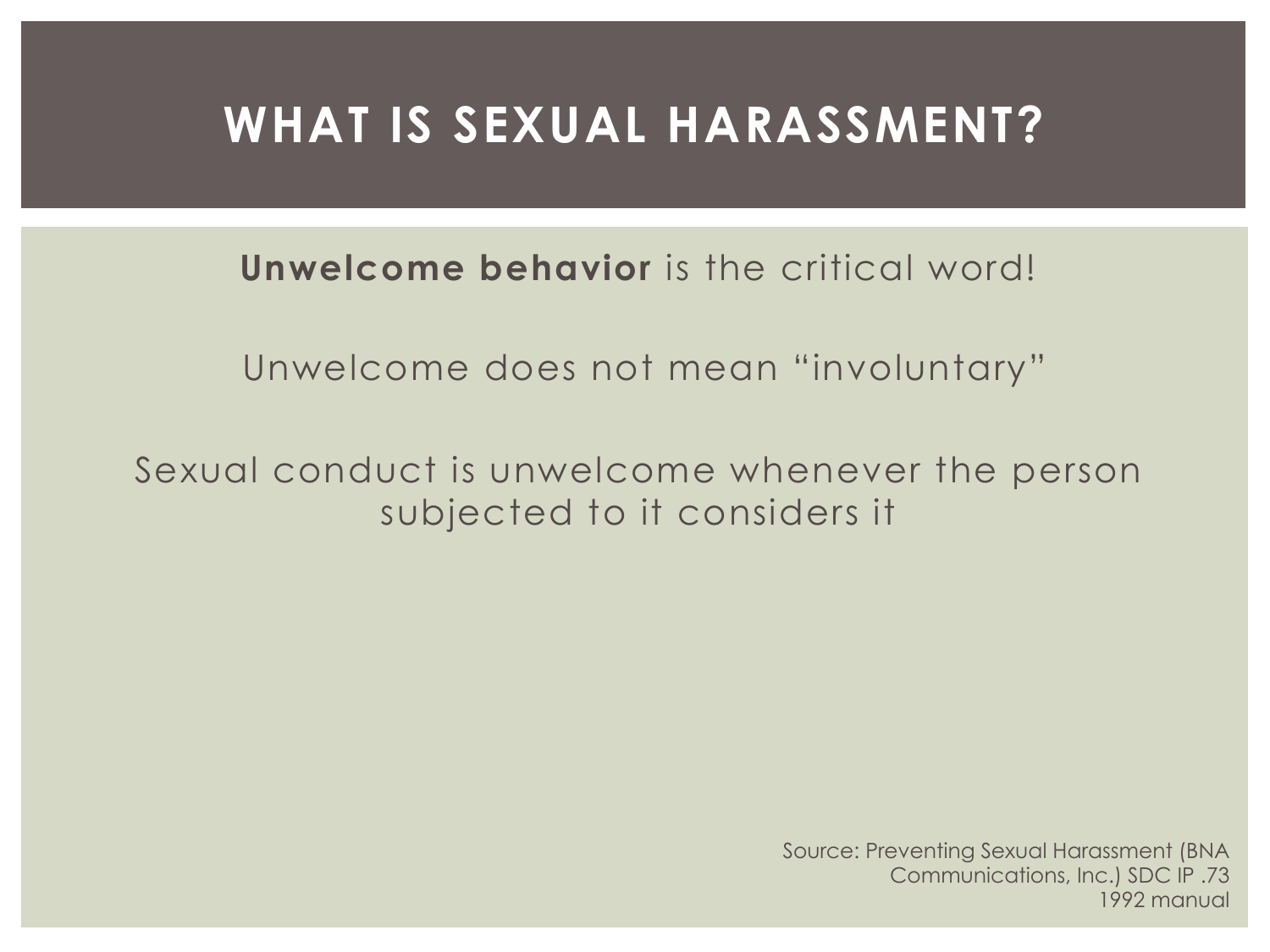- **E** Actual or attempted rape or sexual assault.
- **Unwanted pressure for sexual favors.**
- ¡ Unwanted deliberate touching, leaning over, cornering, or pinching.
- **Unwanted sexual looks or gestures.**
- ¡ Unwanted letters, telephone calls, or materials of a sexual nature.
- **Unwanted pressure for dates.**
- ¡ Unwanted sexual teasing, jokes, remarks, or questions.
- ¡ Referring to an adult as a girl, hunk, doll, babe, or honey.
- **Whistling at someone.**
- Cat calls.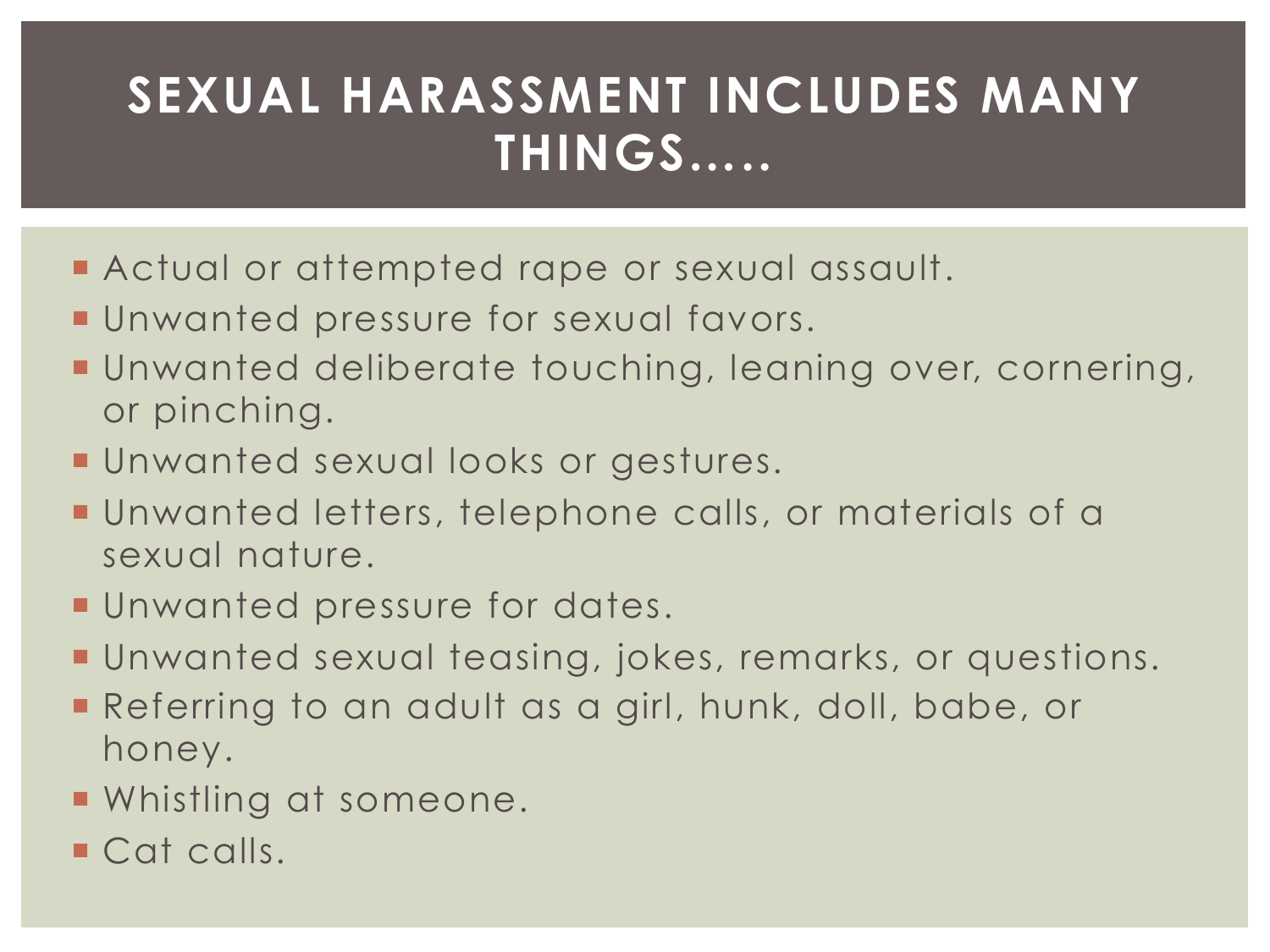- ¡ Sexual comments.
- **Turning work discussions to sexual topics.**
- **Sexual innuendos or stories.**
- **E** Asking about sexual fantasies, preferences, or history.
- **Personal questions about social or sexual life.**
- ¡ Sexual comments about a person's clothing, anatomy, or looks.
- **Example 3 Kissing sounds, howling, and smacking lips.**
- **Example 1** Telling lies or spreading rumors about a person's personal sex life.
- **Neck massage.**
- ¡ Touching an individual's (student, colleague) clothing, hair, or body.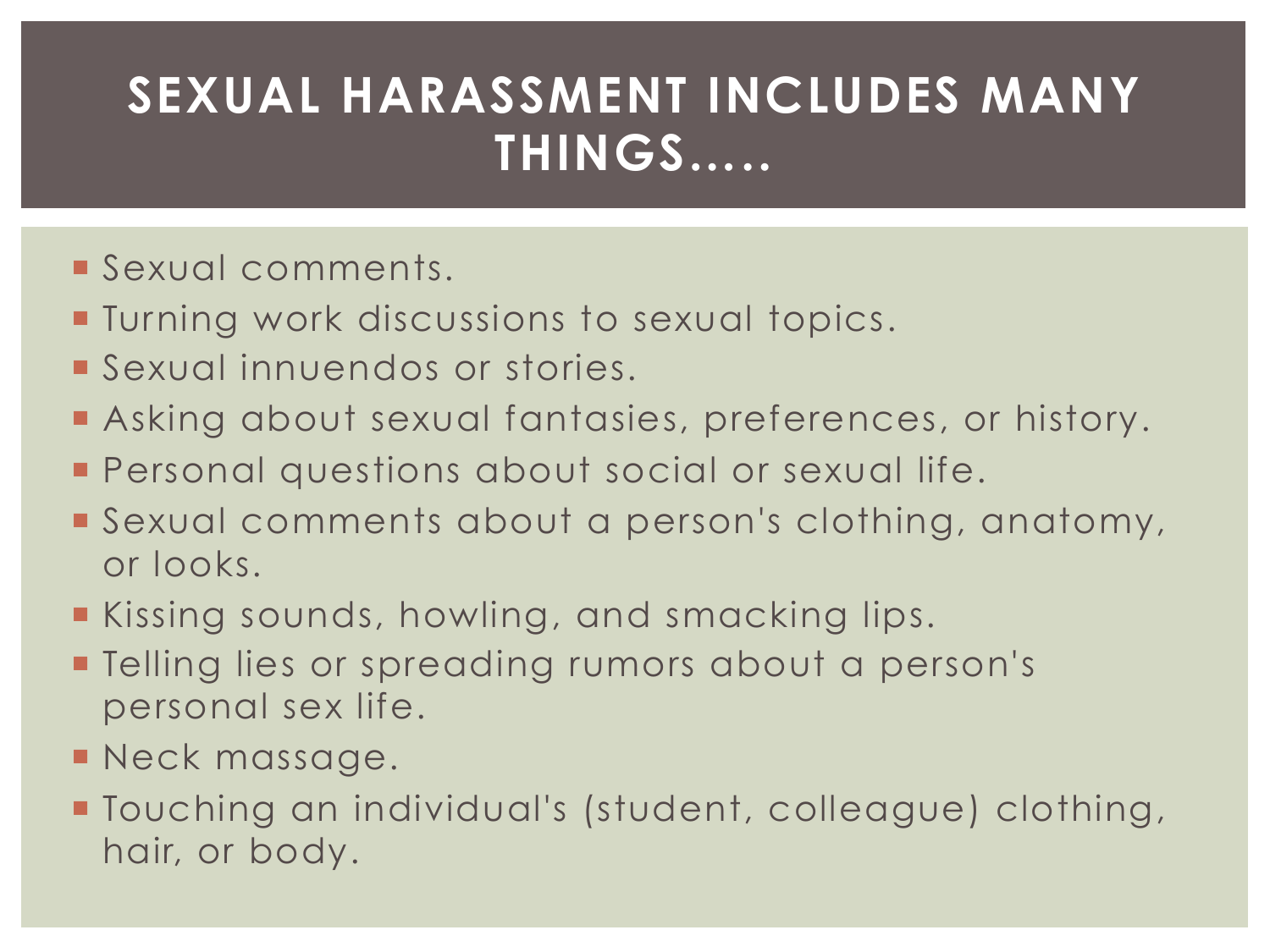- **Giving personal gifts.**
- **Hanging around a person.**
- ¡ Hugging, kissing, patting, or stroking.
- **Touching or rubbing oneself sexually around another** person.
- **Standing close or brushing up against a person.**
- **E** Looking a person up and down (elevator eyes).
- **Staring at someone.**
- **Sexually suggestive signals.**
- **Facial expressions, winking, throwing kisses, or licking** lips.
- **Making sexual gestures with hands or through body** movements.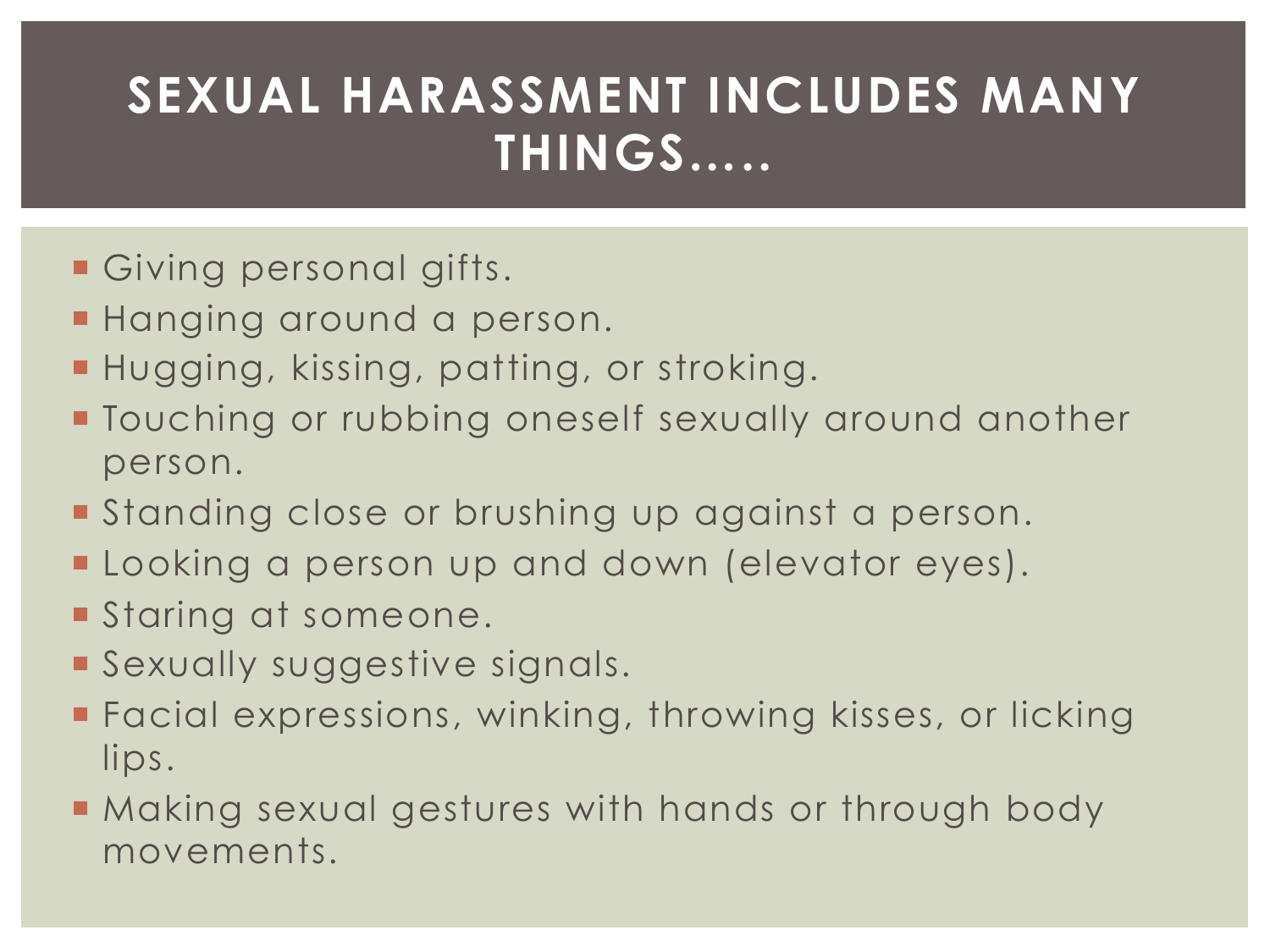#### **VERBAL**

- **E** Referring to an adult as a girl, hunk, doll, babe, or honey
- **Whistling at someone, cat calls**
- **Making sexual comments about a person's body**
- **E** Making sexual comments or innuendos
- **Turning work discussions to sexual topics**
- **Telling sexual jokes or stories**
- **E** Asking about sexual fantasies, preferences, or history
- **E** Asking personal questions about social or sexual life
- **Making kissing sounds, howling, and smacking lips**
- **Making sexual comments about a person's clothing,** anatomy, or looks
- **Repeatedly asking out a person who is not interested**
- **Telling lies or spreading rumors about a person's personal** sex life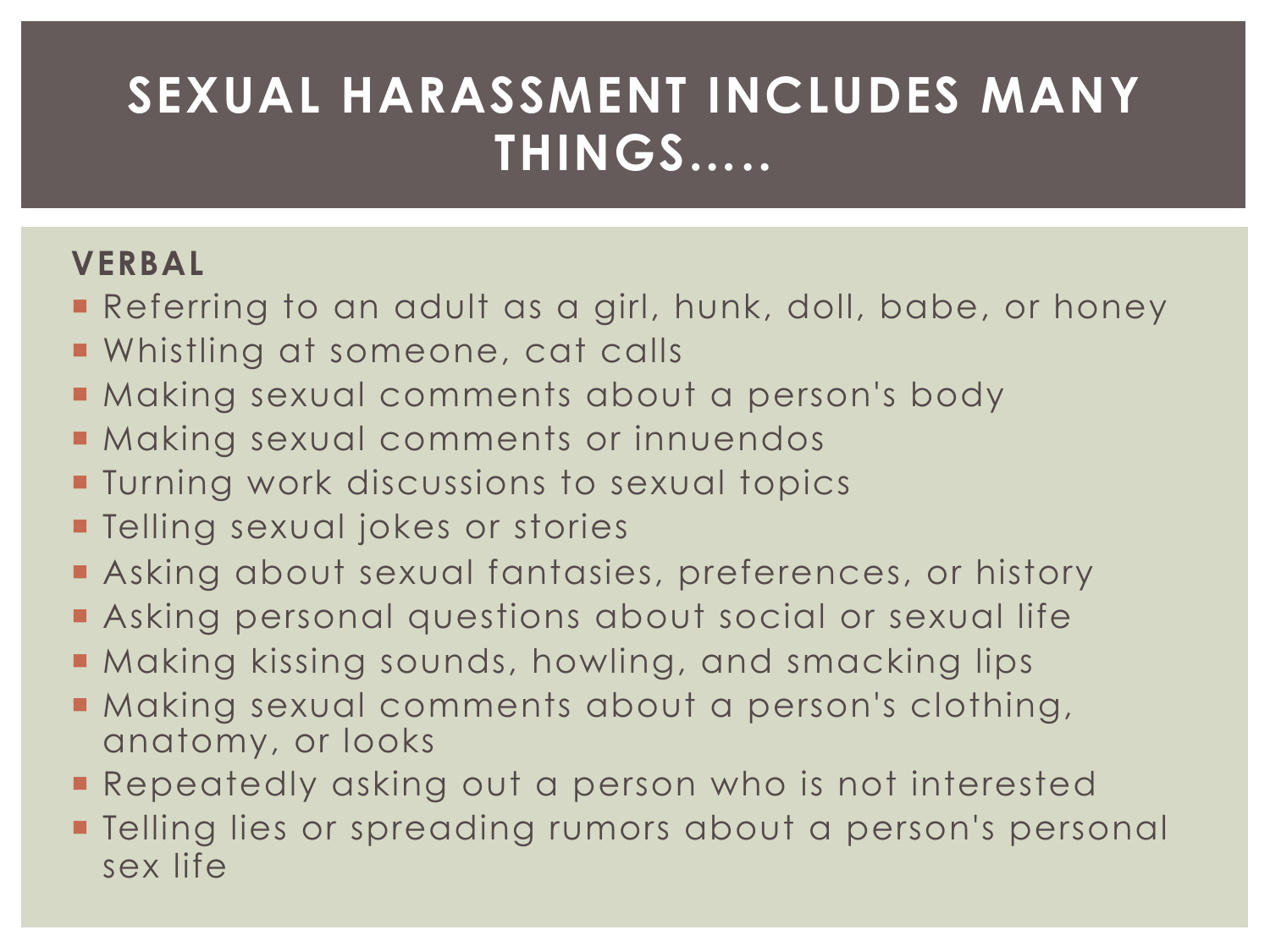#### **NON-VERBAL**

- **Example 2** Looking a person up and down (Elevator eyes)
- **Staring at someone**
- **E** Blocking a person's path
- **Following the person**
- **Giving personal gifts**
- **Displaying sexually suggestive visuals**
- **Making sexual gestures with hands or through body** movements
- ¡ Making facial expressions such as winking, throwing kisses, or licking lips
- **Vouyerism**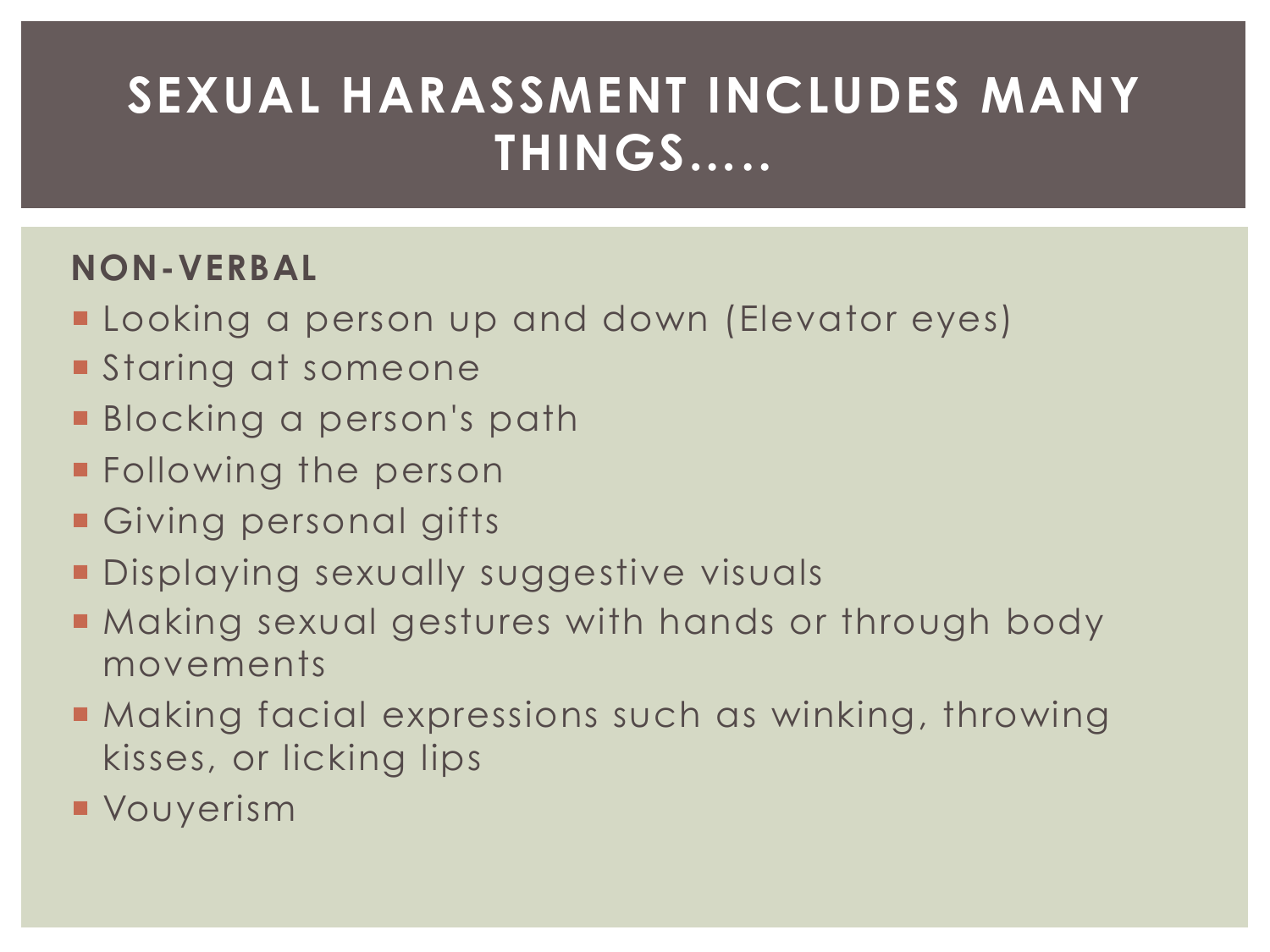### **PHYSICAL**

- **Giving a massage around the neck or shoulders**
- **Touching the person's clothing, hair, or body**
- **Hugging, kissing, patting, or stroking**
- **Touching or rubbing oneself sexually around another** person
- **Standing close or brushing up against another person**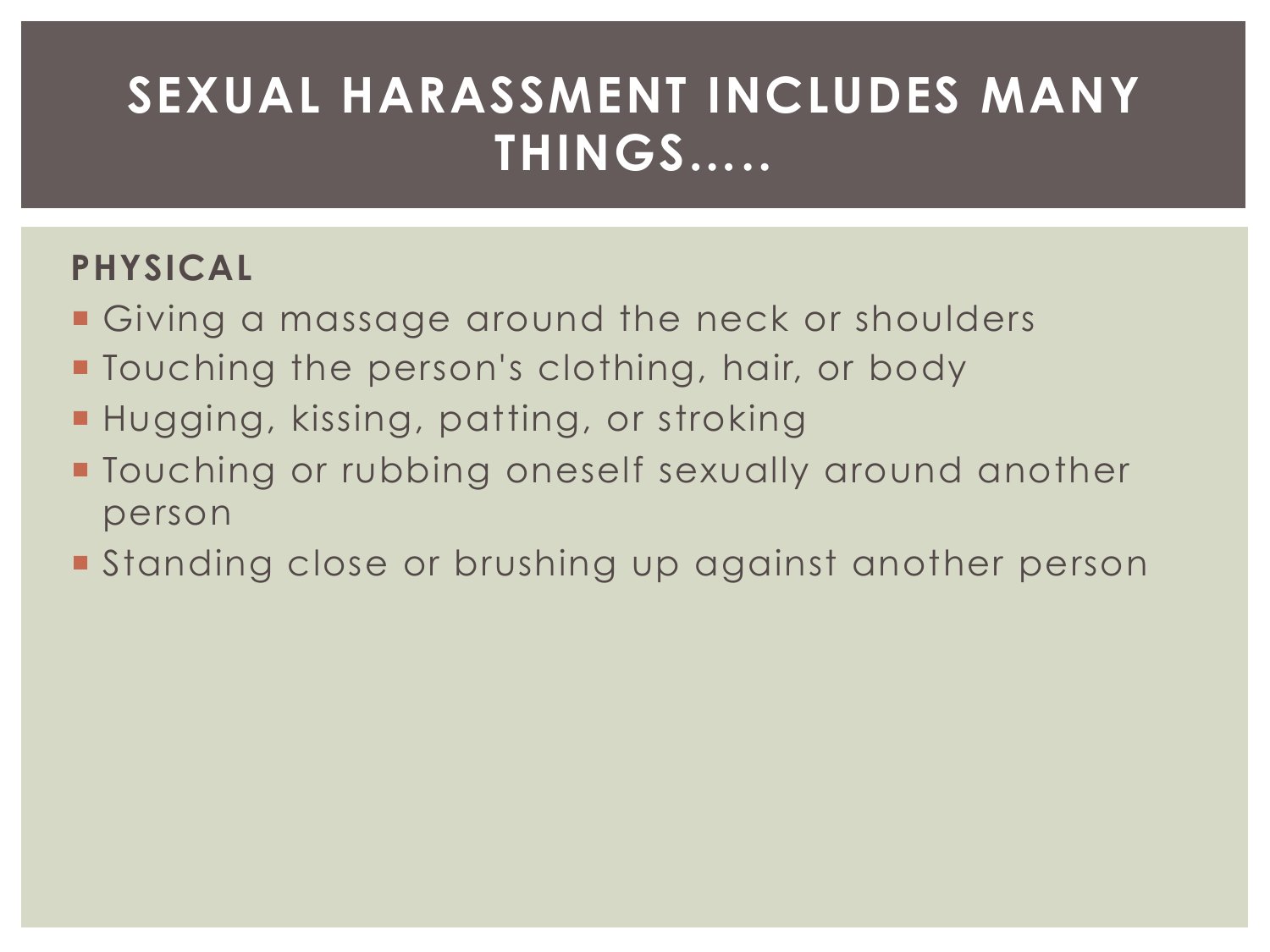### **CONSEQUENCES OF SEXUAL HARASSMENT?**



#### WWW.STAFFTRAINING.CO.ZA





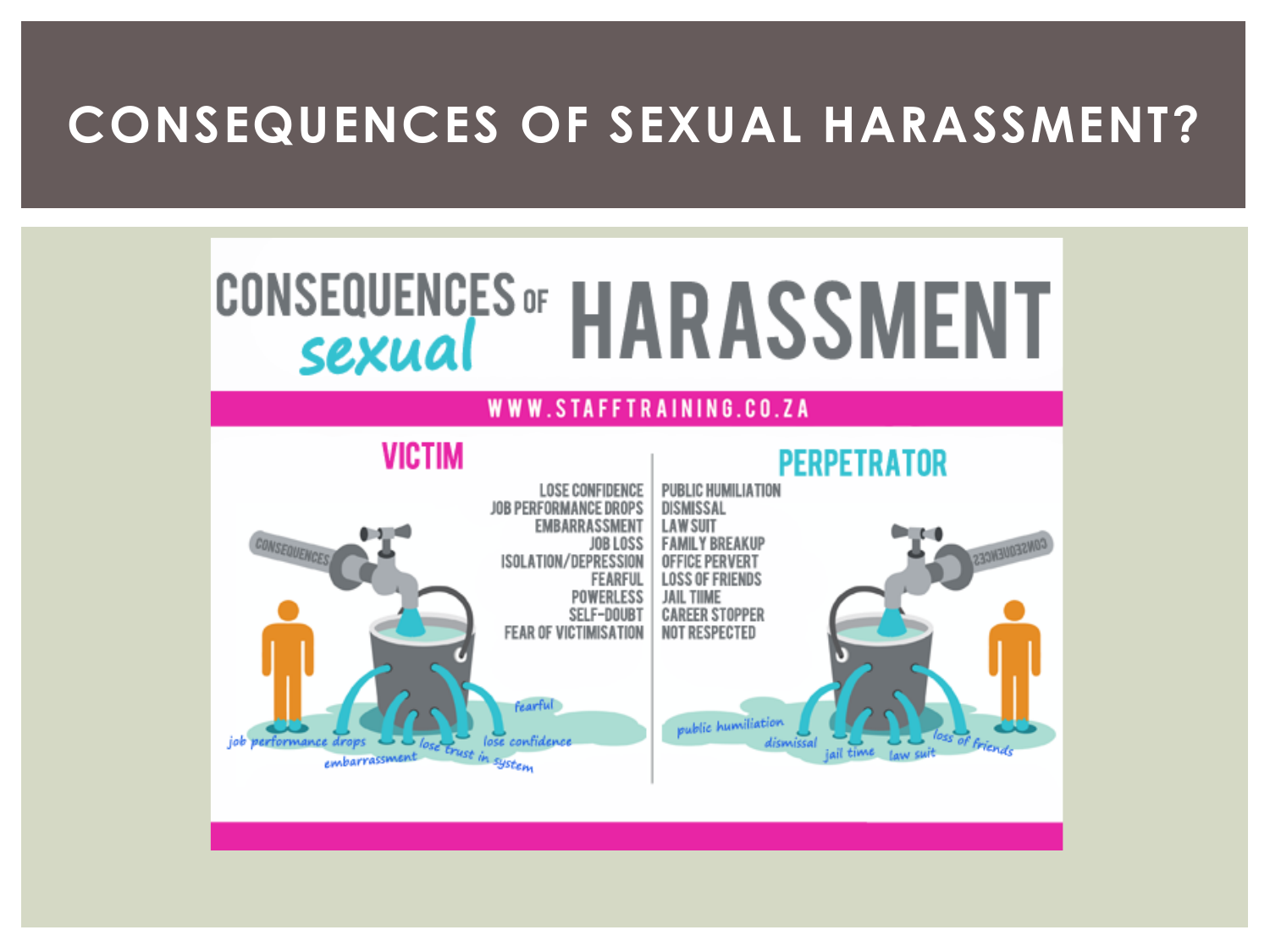### *IF YOU ARE BEING HARASSED, THIS IS WHAT YOU SHOULD DO:*

- Don't feel a sense of shame. Tell the harasser very clearly that you find his/her behavior offensive.
- ¡ Don't ignore the harassment in the hope that it will stop on its own. Come forward and complain.
- ¡ Talk to somebody you trust about the harassment. It will not only give you strength but also help others in similar situations come forward and complain.
- Keep a record of all incidents of sexual harassment in a notebook. If you feel the need to register a formal complaint later, this record will be helpful.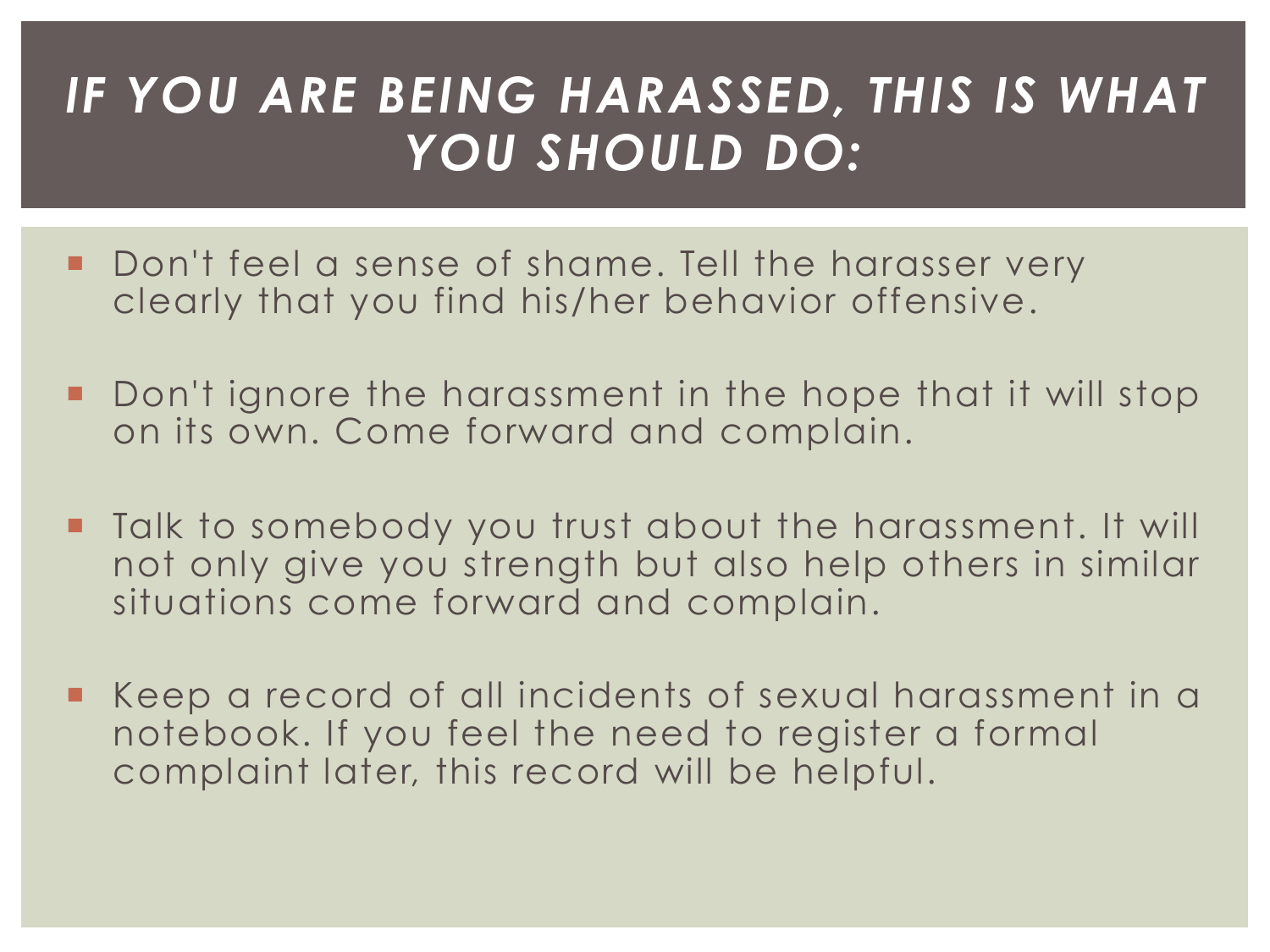### **HOW TO LODGE A COMPLAINT?**

The person concerned can personally talk / telephone/ write/ e-mail to any member of the Internal Complaints Committee.

Alternatively, an email can be sent to **ICC@iiserpune.ac.in**

> The name of the complainant is ALWAYS kept **CONFIDENTIAL**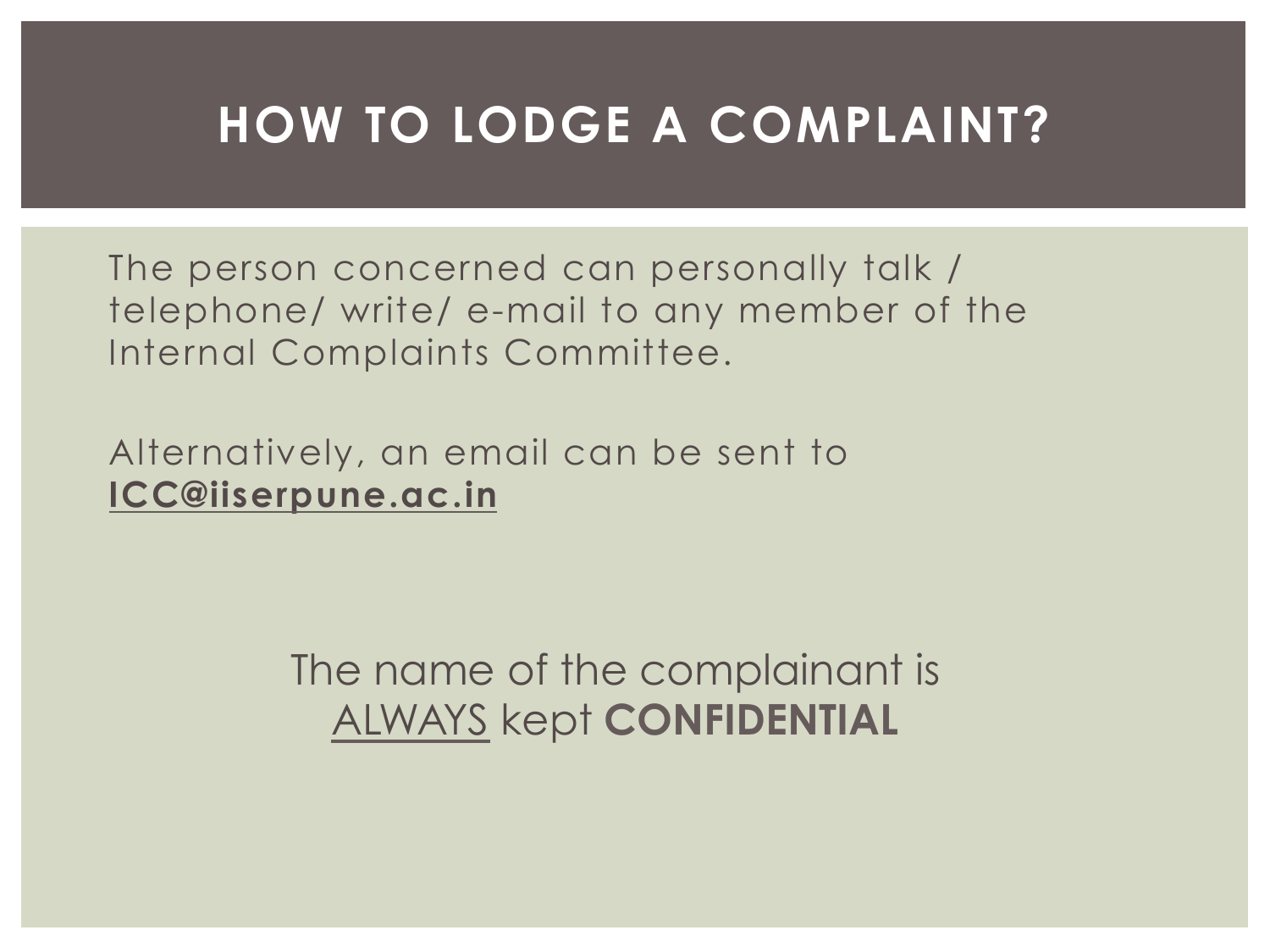### **ACTION AGAINST THE OFFENDER?**

After the Internal Complaints Committee investigates the matter and determines that the offender has indulged in sexual or any other kind of harassment in the work place, **appropriate punitive action** will be recommended **irrespective of the offender's status** in the Institute.